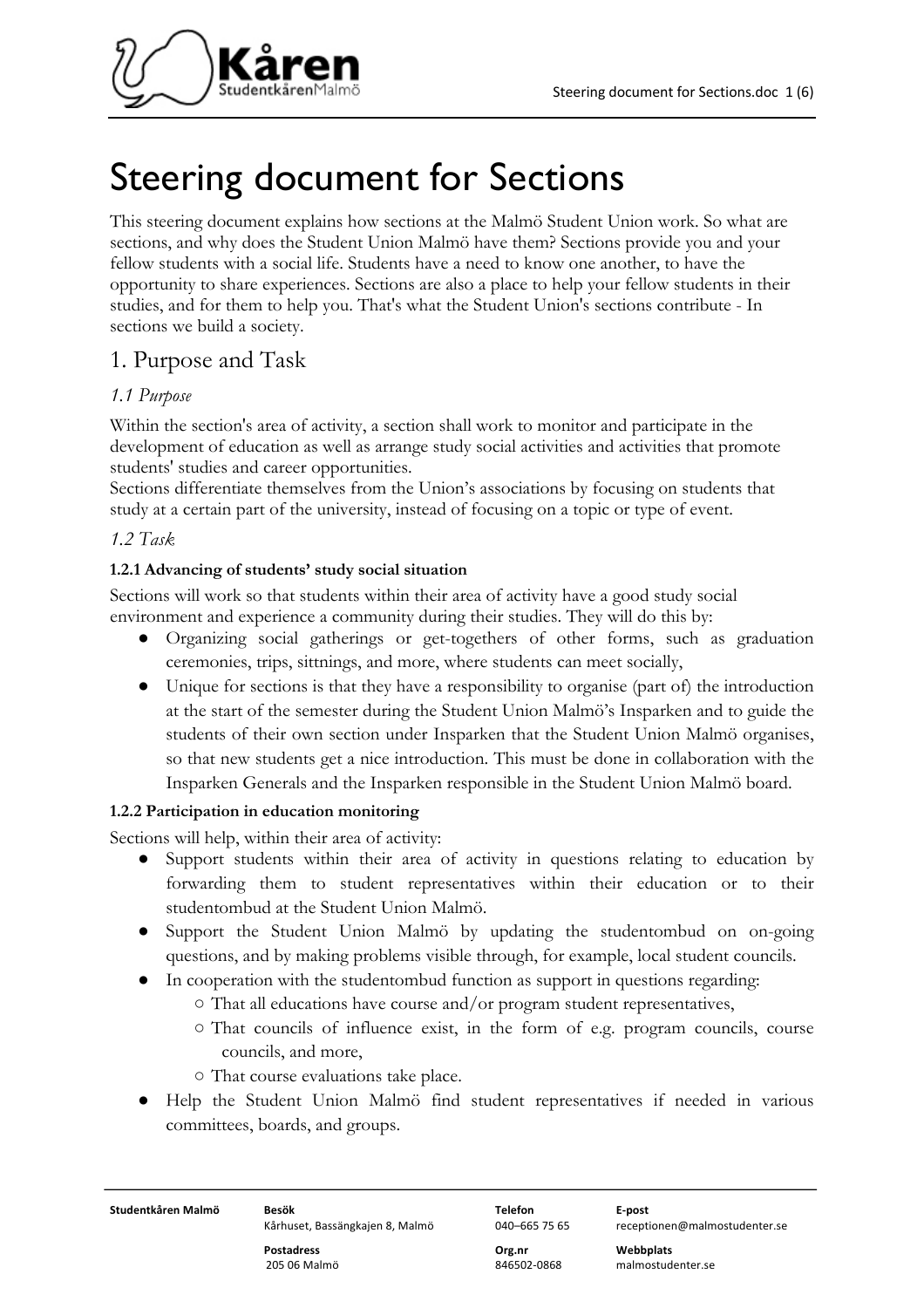

#### **1.2.3 Program activities - advance the students' studies and career opportunities**

Organize events for students that spread knowledge related to studies in their area of activity, and help their students' career opportunities, such as guest lectures, seminars, career fairs, theme days, and more.

# 2. Section division and areas of activity

A section will have a demarcated area of activity within its faculty. There cannot be two sections/program committees for the same education. If a section or program committee for a certain education does not exist, a student can join in the one closest to their education or a new section can be created. A section can suggest its area of activity, which must be approved by the Student Union Council.

If the division of educations at Malmö University changes, then the section also has to change their area of activity in accordance with that, so that a section continues to operate within its appointed area of activity, and not another section's area of activity.

# 3. Members

- A member of a section can be all of the Student Union Malmö's members who at the current semester study at the section's designated area of activity. If a member of the Student Union studies within the area of activities of two or more sections, the student can belong to all sections that operate towards the area of activities the student studies in.
- The members of the section board and the sections' volunteers must be members of the Student Union Malmö.
- The section must work towards all those who study within their areas of activity when it comes to education monitoring and Insparken, whether or not they are members.
- The section board determines whether only section members or all members of the Student Union Malmö can participate in events, on an event to event basis.

# 4. Sections' internal operations

### *4.1 Sections' values*

- A section will work within the Student Union Malmö's policies, values, statutes, governing documents, and decisions made by either the Student Union Malmö's board or the Student Union Council.
- It is a mutual responsibility of the Malmö Student Union and sections to ensure that none of their activities harms the reputation of the other party. The responsibility also applies mutually between the Student Union Malmö's sections, associations, and groups.

### *4.2 The section's board*

- The section board is the governing body of the section, and is responsible for the section's operations.
- The members of the section board shall be responsible for the section's tasks, and finances.
- The section board must at least have a president and a treasurer.
- The working language of the section must be Swedish and/or English.

**Studentkåren Malmö Besök Telefon E-post**

Kårhuset, Bassängkajen 8, Malmö 040–665 75 65 receptionen@malmostudenter.se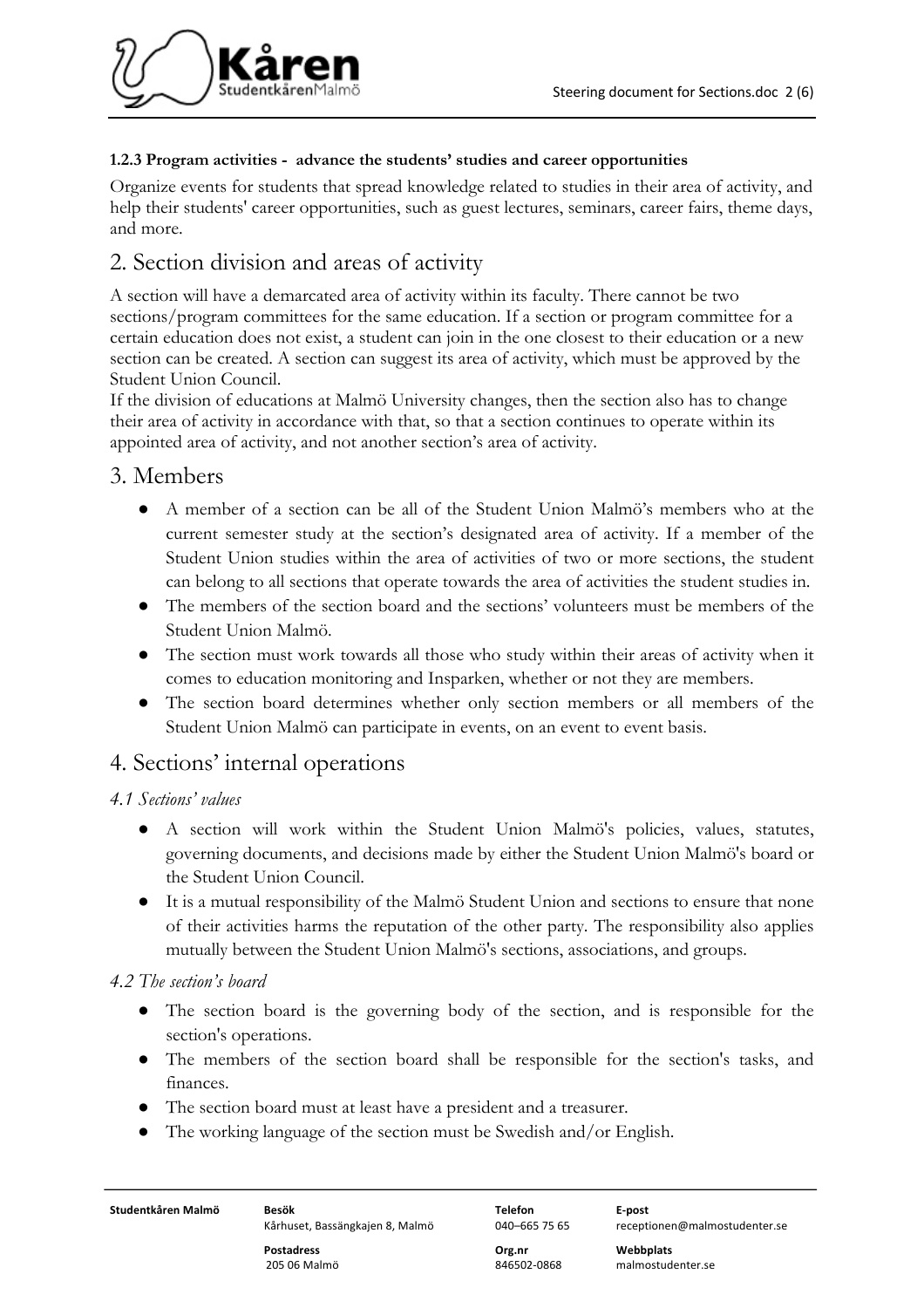

#### *4.3 Section board meetings*

- Sections can always meet for discussion and must invite all of its section board members in good time.
- The section board's meetings have decision making power when at least half of the board members, but at least two, are present.
- Section board meetings are open for all of their members. If there are special reasons, the section board may decide to hold a meeting behind closed doors.
- Every member of a section has the right to submit proposals at the section board meetings.
- The section board meeting's protocols must be made publically accessible.
- If a section board makes decisions that conflict with the steering document for sections or the Student Union Malmö's statutes, policies, values, and governing documents, the decision can be annulled by the Student Union Malmö's council, and other consequences may occur.

### *4.4 Eligibility to be elected*

Every student in the section's area of activity, who is a member of the Student Union Malmö, is eligible to be elected for the section board.

#### *4.5 Democracy and transparency*

- The section's election process will be transparent and democratic.
- The section shall inform the Student Union Malmös board who is part of the section's board. A section board will be elected for a maximum of one operational year. The section's operational year goes from the first of July (1/7) till the last of June (30/6).
- The section will make its work accessible to the Student Union Malmö members through good documentation.
	- Sections shall make their constitution, operational plan, and minutes of annual meetings, board meetings and other official meetings available on the section or the Student Union Malmö's website.
	- When a section revises its constitution, it is obliged to send the updated version to the Malmö Student Union board for approval.

#### *4.6 Program committees*

● A section can have committees that represent specific programs or educations within their area of activity, called program committees (programutskott). It is the section that decides which program committees they should have and which students program committees should include. If a section's area of activity is a department or faculty, the section must work towards representing students from all programs within their area of activity who do not yet have a program committee, or help them to create a program committee within their section.

**Studentkåren Malmö Besök Telefon E-post**

Kårhuset, Bassängkajen 8, Malmö 040–665 75 65 receptionen@malmostudenter.se

**Postadress Org.nr Webbplats**

205 06 Malmö 846502-0868 malmostudenter.se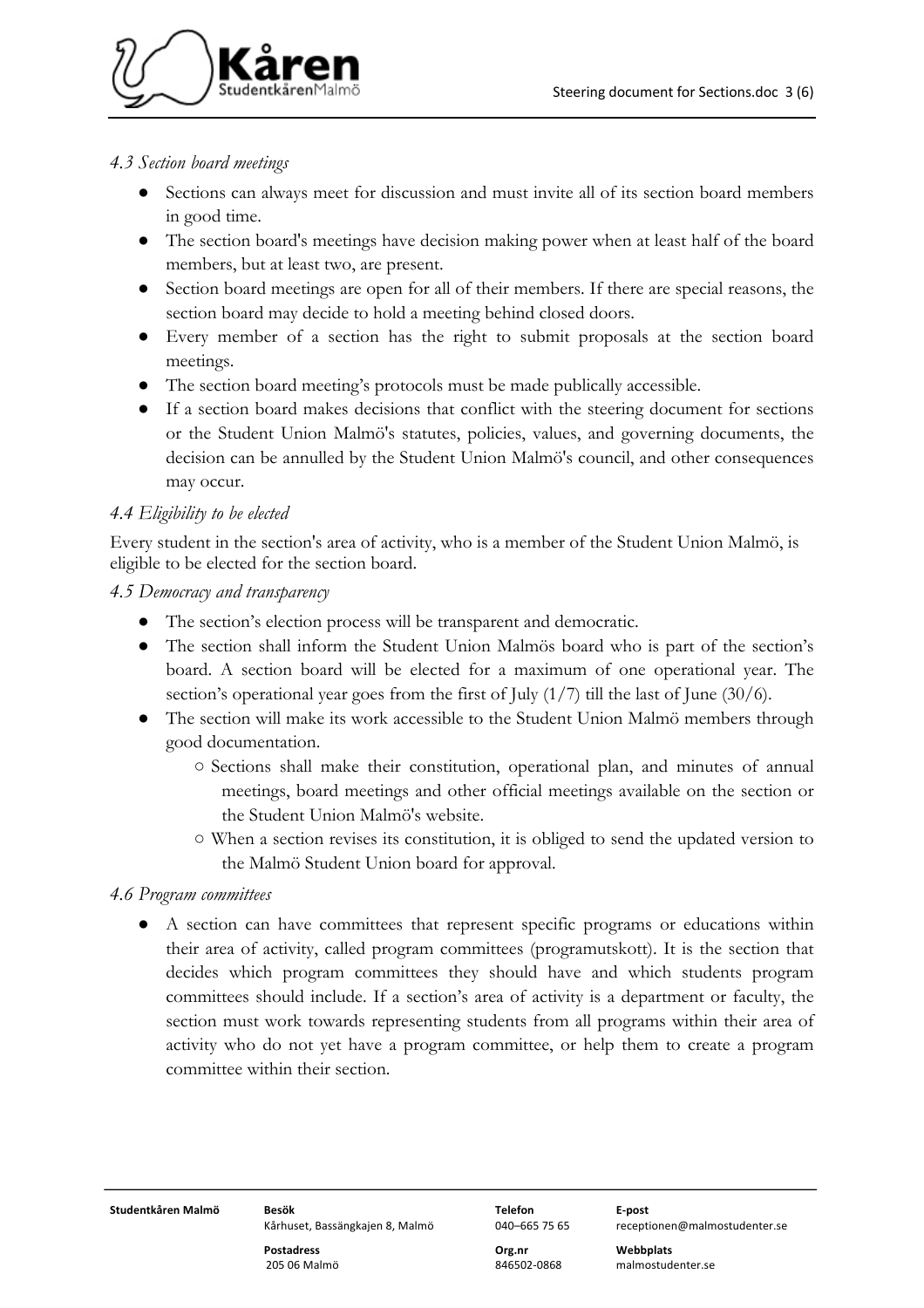

#### *4.7 Guiding documents and annual meetings*

#### **4.7.1 Constitution**

The section shall adopt its own constitution that must not conflict with the Student Union Malmö's constitution, policies, valuation, and steering documents. The constitution must be approved by the Malmö Student Union council. The constitution must exist in Swedish. The constitution is created by the section board and shall at least regulate the following parts of the democratic process within the section:

- How the section elects a new section board in a democratic manner before the end of the operational year
- How a member of the section can submit proposals to the section board
- How the section makes changes to the constitution

#### **4.7.2 Annual meeting**

The protocol of the annual meeting of the section, as well as protocols of possible extra annual meetings must be sent to the Student Union Malmö's section responsible.

#### *4.8 Graphical profile*

The section can suggest its name and logo which must be approved by the Student Union Malmö's council.

#### *4.9 The proper functioning of the section*

#### **4.9.1 Continuity**

The new board that was chosen at the end of the previous operational year, must receive a proper handover. If the section does not manage to elect a new board before the end of the operational year, they must inform the Student Union Malmö's board. The board of a section must help with the restart of program committees that die due to a lack of remaining volunteers, and must take into consideration in their events students within their area of activity who do not have a program committee within their section.

#### **4.9.2 Fulfilling its mission and resolving deficiencies**

If a conflict arises in a section or if a section does not fulfill its purpose, tasks, or obligations towards the students and according to this steering document, a conversation will take place between the section board and the Malmö Student Union to see what the problem is. The first step is always communication and conversation in the effort to solve the situation together. The Student Union Malmö's responsible for sections is primarily responsible for conducting these talks and reporting the case back to the Student Union board. This may lead to the Student Union Malmö temporarily helping the section to fulfill its purpose, or may lead to other consequences.

 If the conversations show that the section has violated the Student Union Malmö's values or documents, the Student Union Malmö must decide whether it is relevant to introduce a consequence against the section. It is the Student Union board that decides on any consequences at a Union board meeting. The Union board must always consider the follow-up work when trying to resolve the situation. It is important that a section should never hesitate to turn to the Malmö Student Union for fear of a consequence, but the talks should be about jointly solving difficult situations in the best possible way.

Creating a list of possible consequences for sections is difficult because the Malmö Student Union primarily wants to advocate cooperation with the sections. If a situation has arisen, the

**Studentkåren Malmö Besök Telefon E-post**

**Postadress Org.nr Webbplats**

Kårhuset, Bassängkajen 8, Malmö 040–665 75 65 receptionen@malmostudenter.se

205 06 Malmö 846502-0868 malmostudenter.se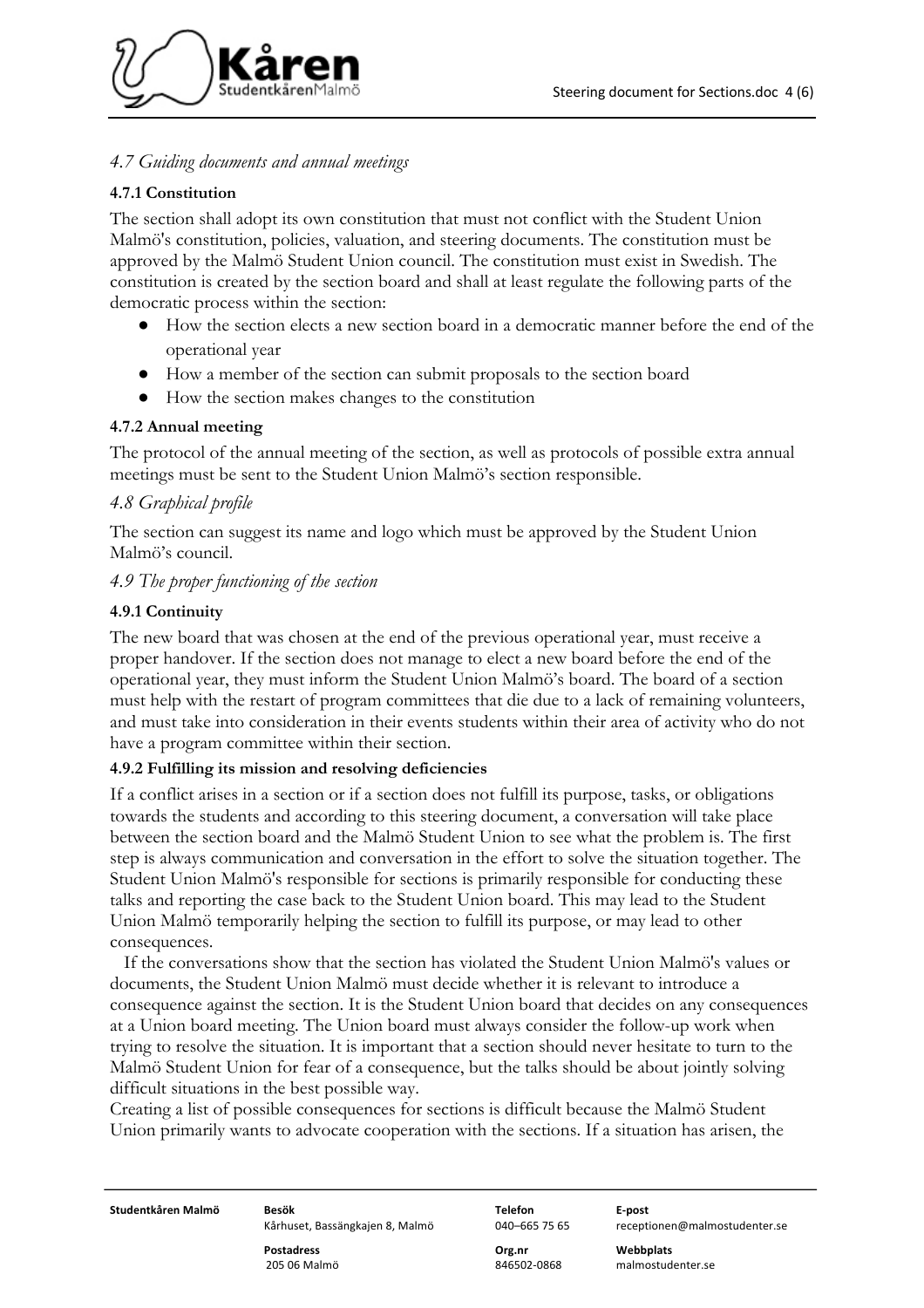

follow-up work will largely be about mapping the situation and how all parties can counteract that a similar situation arises in the future.

Possible consequences are, but not limited to:

- Remove all/some of the benefits that exist for sections, such as the right to apply for the äskning grant, to book premises free of charge, to be able to market its activities through the Student Union Malmö's channels, etc.
- Temporary takeover of (parts of) the section's operations
- Expulsion of certain members of the section board and the sections' volunteers, or dissolving the section board

## 5. Section means

Section means may only be used to progress operations in accordance with the purpose and task of the section specified in 1.1 and 1.2.

#### *5.1 Financial means*

#### **5.1.1 Student Union grant 'äskning'**

- Sections have the possibility to request financial means via the Student Union Malmö's 'äskning' grant. The Student Union Malmö will give the sections clear guidelines about the format and limitations of the äskning.
- The board of the Student Union Malmö will assess and decide on the application on each separate section.
- The request for the äskning grant will be sent to the responsible board member of the Student Union and its organisational administrator.
- At the start-up of a section, it can ask for money if the start-up happened too late to ask for money at the normal äskning deadline.

### **5.1.3 Other financial means**

- Sections may request a fee to attend their events.
- Sections can receive financial sponsorship from companies and other organizations that follow the values of the Student Union Malmö.
- Sections can receive financial funds from Malmö University to support their activities.

#### *5.2 Other section means*

- The sections receive their official e-mail address from the Student Union Malmö, which they must use and check regularly.
- The sections are entitled to help with marketing and promotional materials from the Student Union Malmö.
- The sections are entitled to represent their activities in certain events of the Student Union Malmö, e.g. the Union Days, Coffee with the Union.
- The Student Union Malmö will help sections to find space to put their belongings. Sections can use the Student Union Malmö's faculty offices after agreement.
- The sections are entitled to help from the Student Union Malmö in booking rooms at Malmö University and in the Union House.

**Studentkåren Malmö Besök Telefon E-post**

Kårhuset, Bassängkajen 8, Malmö 040–665 75 65 receptionen@malmostudenter.se